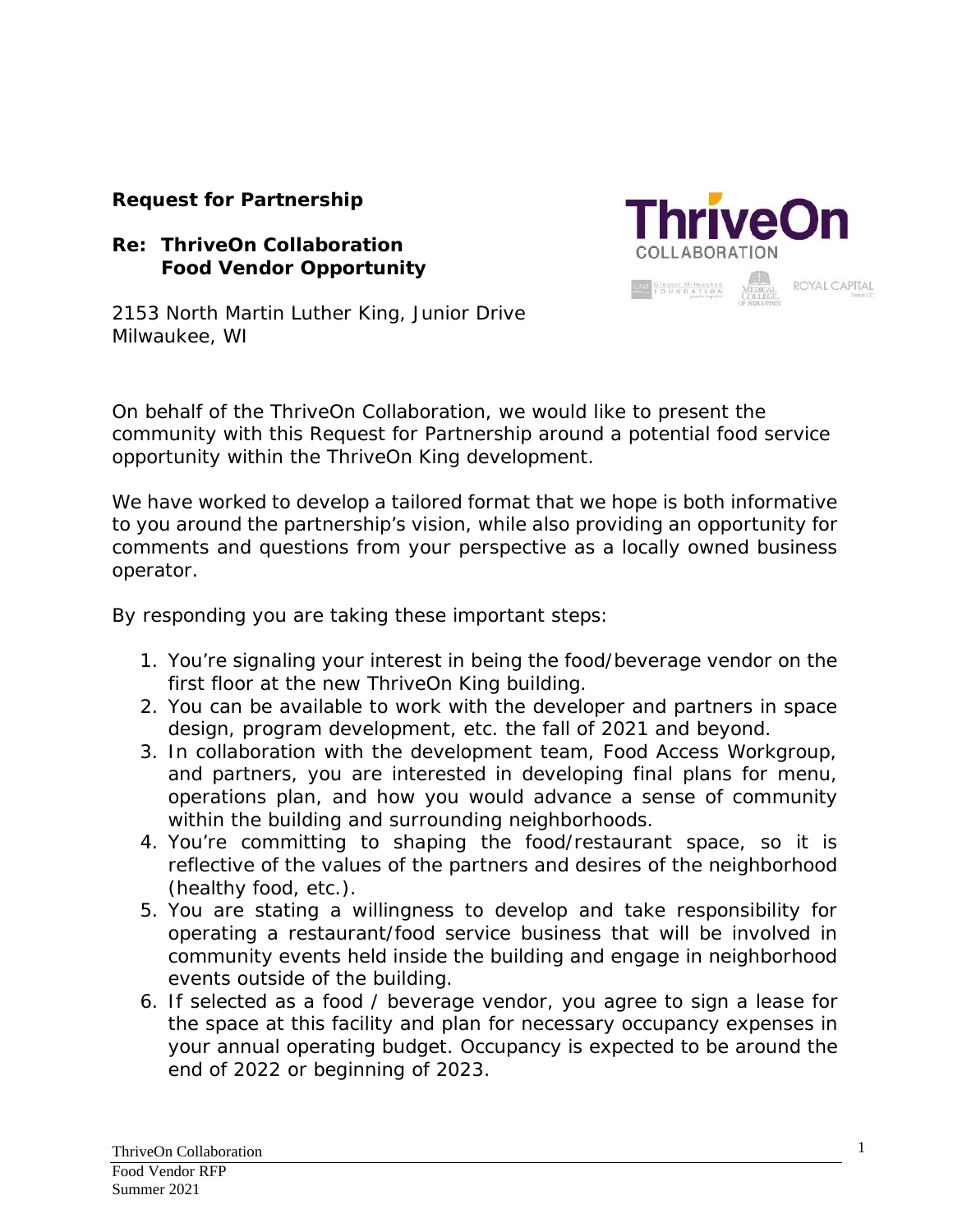7. Responding does not guarantee selection as the vendor for the first floor; any information and submissions will be treated as confidential available only to the selection / review committee.

We look forward to reading and hearing your response. If you have any questions or comments, please direct them to the points of contact within the response direction.

> Thank you, ThriveOn Collaboration Co-Chairs

 $-42$ 

Greg Wesley ThriveOn Collaboration Co-Chair Medical College of Wisconsin

teen Robertson

Ken Robertson ThriveOn Collaboration Co-Chair Greater Milwaukee Foundation

Kevin Newell ThriveOn Collaboration Co-Chair Royal Capital Group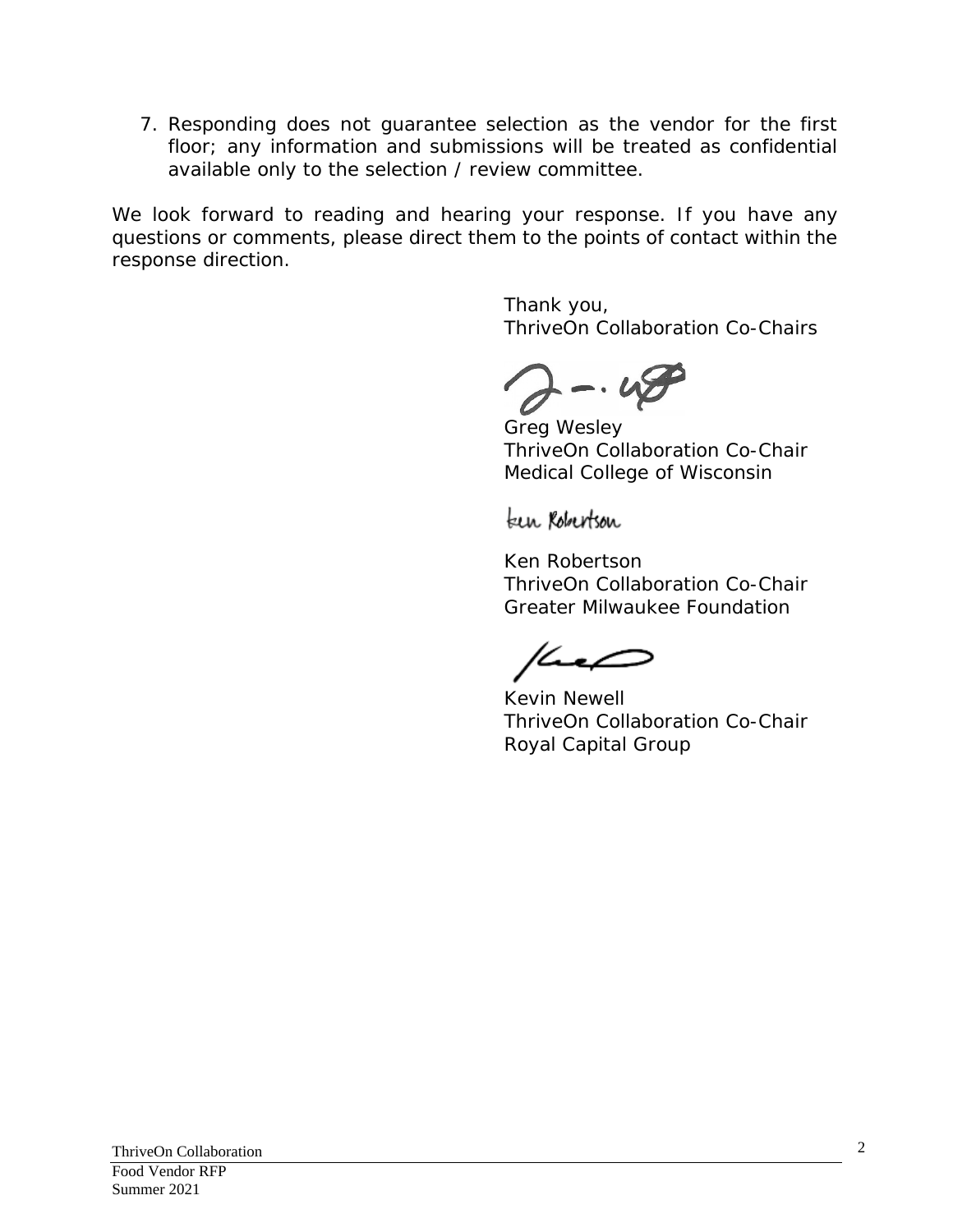## **Table of Contents**

- 1. General Information
- 2. Proposed Timeline

**Exhibits** 

- A. Conceptual Floor Plan for Comment
- B. Draft Lease Terms for Comment

### **Attachments**

- 1. ThriveOn Collaboration Overview
- 2. Template for Response

## **1 General Information**

- a. **Introduction:** The ThriveOn [Collaboration](https://thriveoncollaboration.org/) is a partnership between the Greater Milwaukee Foundation (GMF), Medical College of Wisconsin (MCW), and Royal Capital Group. This request for partnership is intended to further the conversation around food vendor options that will be located at Thrive On King on the first floor of 2153 North Martin Luther King Jr Drive in Milwaukee, WI.
- b. **Project Overview:** The Greater Milwaukee Foundation and Medical College of Wisconsin organizations will lease community facing space on the first floor of the location. The parties are seeking to develop a food vendor partnership for public food consumption. This food vendor partner will support a connection to those working and living on the premises, as well as the greater surrounding community.
- c. **Vision for Food Service:** We seek a partner who will be a part of the community, not only support a café/restaurant within the community. The food service operation is not intended to be primarily for the office and residential occupants, but instead be externally facing and have hours that support maximum utilization and business opportunity. More detailed information on the vision of the partnership, the status of the project, potential terms for the food service vendor, and other community engaged programs is provided in the exhibits and attachments provided within.
- d. **Primary Objectives of this Engagement**: The primary objectives are to learn more about the ThriveOn Collaboration's alignment with the potential vendor, seek input on business concepts and terms, as well as design input on needed facilities and equipment to support the business.
- e. **Business Concept:** The food vendor may operate a for profit, or notfor-profit, business. While on site purchases are essential, take out, delivery and catering (through third party or in house) are all also acceptable means for sale.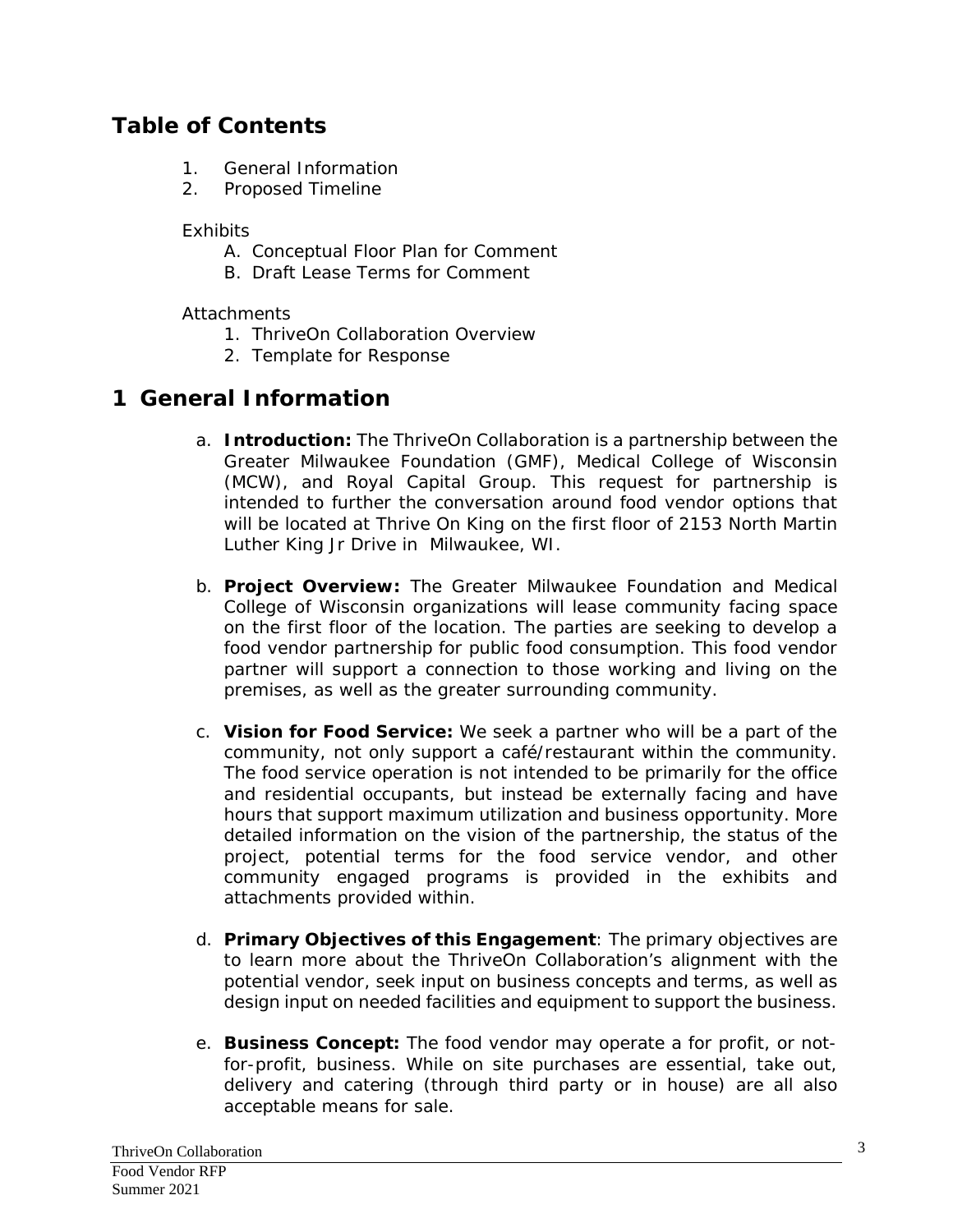- f. **Building Foot Traffic:** It is anticipated there will be over 200 employees working from the office component of ThriveOn, not necessarily all there all at once. In addition, there is a planned residential component and many community-based functions hosted on the first floor. Between employees, visitors, and residents it is reasonable to expect greater than 500 people a day in and out of the facility.
- g. **Communications Regarding this RFP:** Any questions concerning this RFP must be submitted to:

Dr. David Nelson Phone: 414-955-4386 [Danelson@mcw.edu](mailto:Danelson@mcw.edu)

Copy to:

Greg Wesley Phone: 414-955-8121 gwesley@mcw.edu

- h. **RFP Response Format:** A template is provided as an exhibit to simplify and streamline responses. Please utilize the template provided and feel free to attach any additional information to augment the response.
- i. **RFP Review Process:** Next steps on vendor selection is a three-phase process including review of responses/interviews by the Food Access Workgroup, presentation and summary to the ThriveOn King Steering Committee members, and review by the leased first floor ThriveOn King Executive Sponsors (Presidents of the Medical College of Wisconsin and Greater Milwaukee Foundation).
- h. **Incurring Costs:** Elaborate proposals (e.g., expensive artwork, branding, or printing) beyond that sufficient to present a complete and effective response, are not necessary or desired. The intent of this request is not to create undue business expenses for the recipient. ThriveOn is not responsible for any cost incurred by vendors in replying to this engagement. It is preferred that respondents use the provided template and any existing material to reply.
- i. **Oral presentations and Site Visits:** Vendors under consideration may be required to participate in interviews and/or site visits to support and clarify their response.
- j. **Contract Negotiations:** This engagement and any responses are provided purely for discussion purposes and do not represent a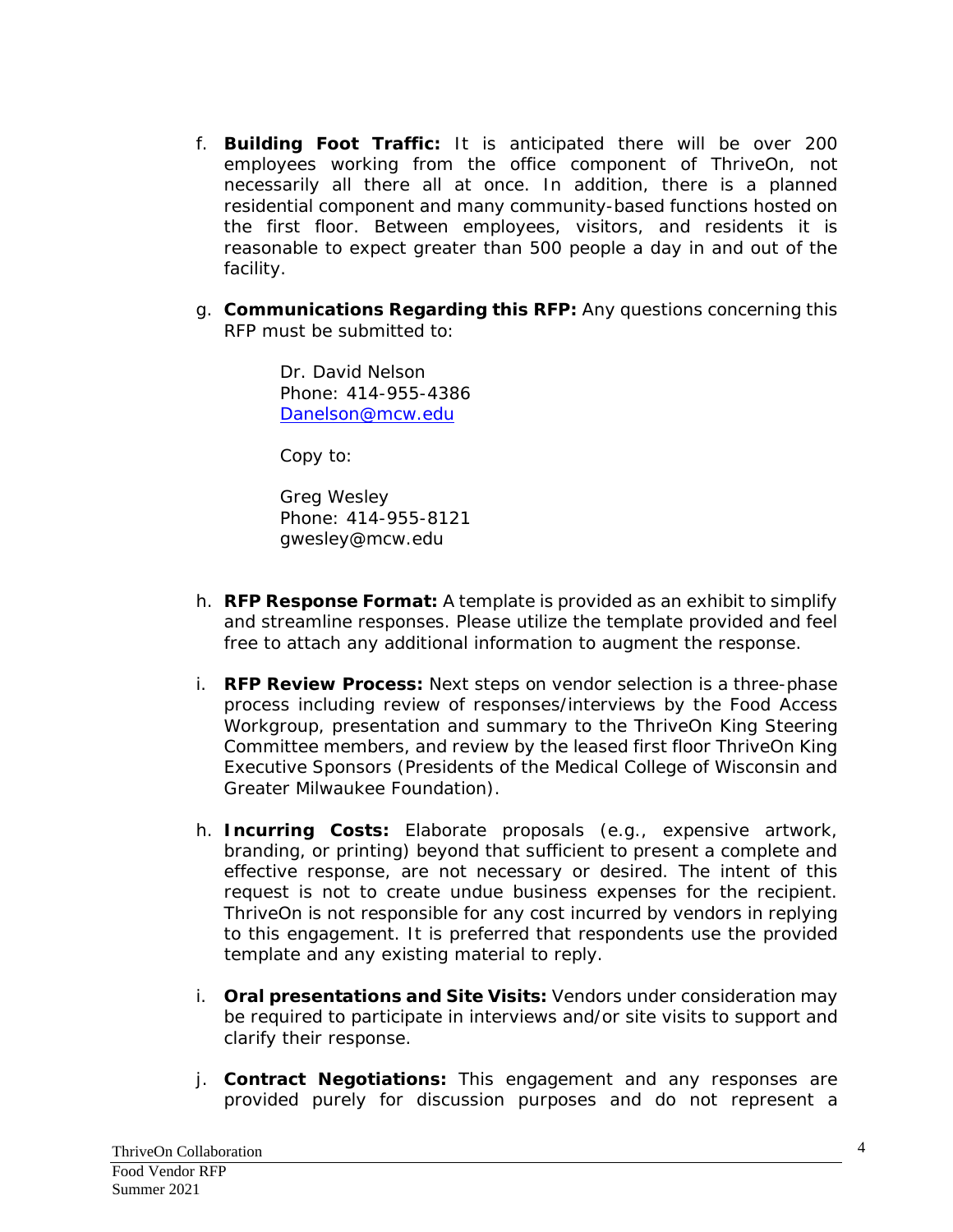commitment on either party's part to conduct or engage in any business activity or relationship outside the scope of these discussions.

k. **Confidentiality:** This document and the information contained within are confidential and proprietary to ThriveOn. It is being distributed for your express use for the purpose of responding to this specific Request for Partnership and may not be duplicated or distributed to any third party without prior written consent from the ThriveOn Collaboration. Any other use is strictly prohibited.

# **2 Proposed Timeline**

a. The following dates represent the desired schedule of events.

|      | September 30, 2021  | Response due                            |
|------|---------------------|-----------------------------------------|
| ii.  | <i>October 2021</i> | <i>Discussions</i>                      |
| iii. | Post-October 2021   | <b>Inform Respondents of Next Steps</b> |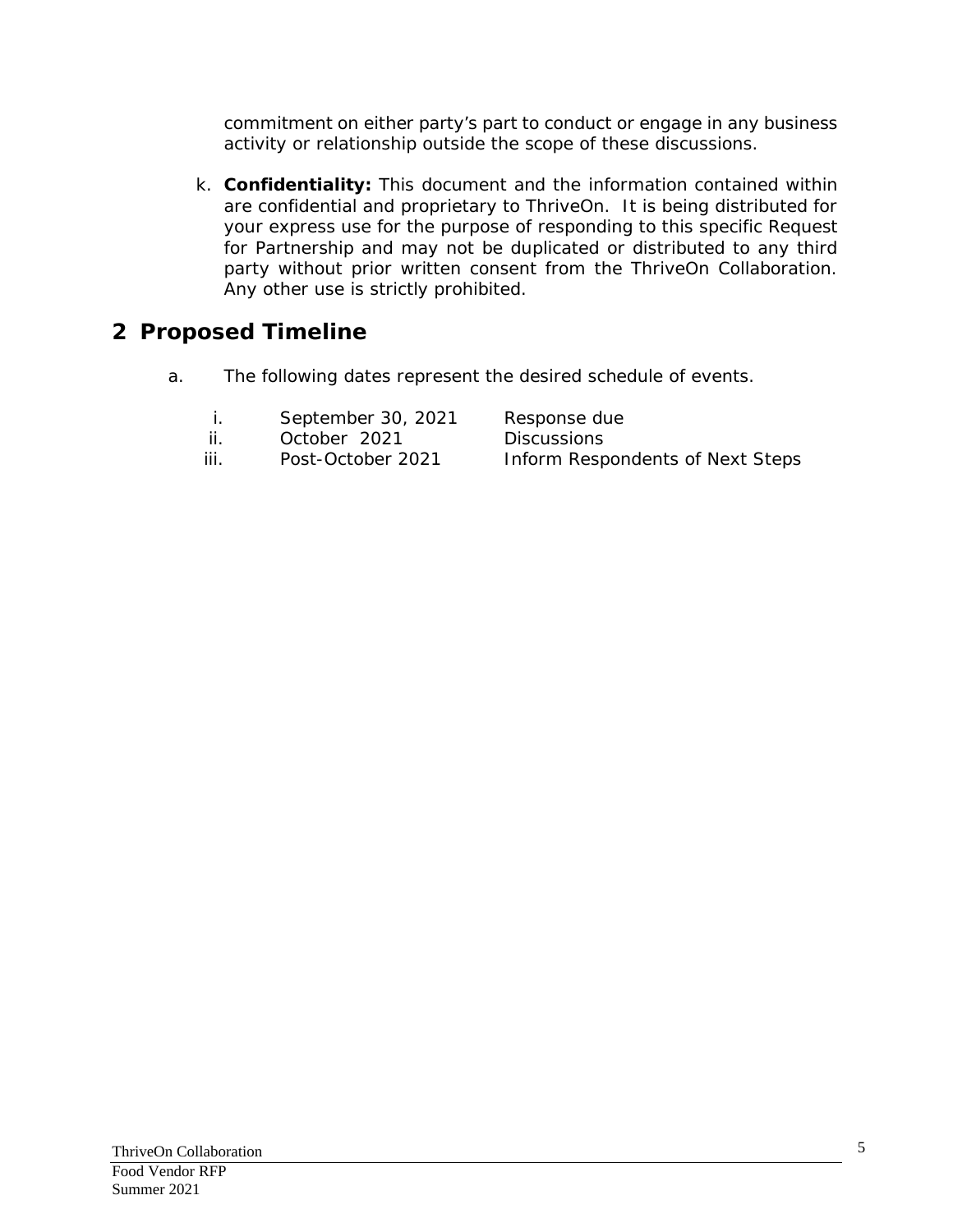

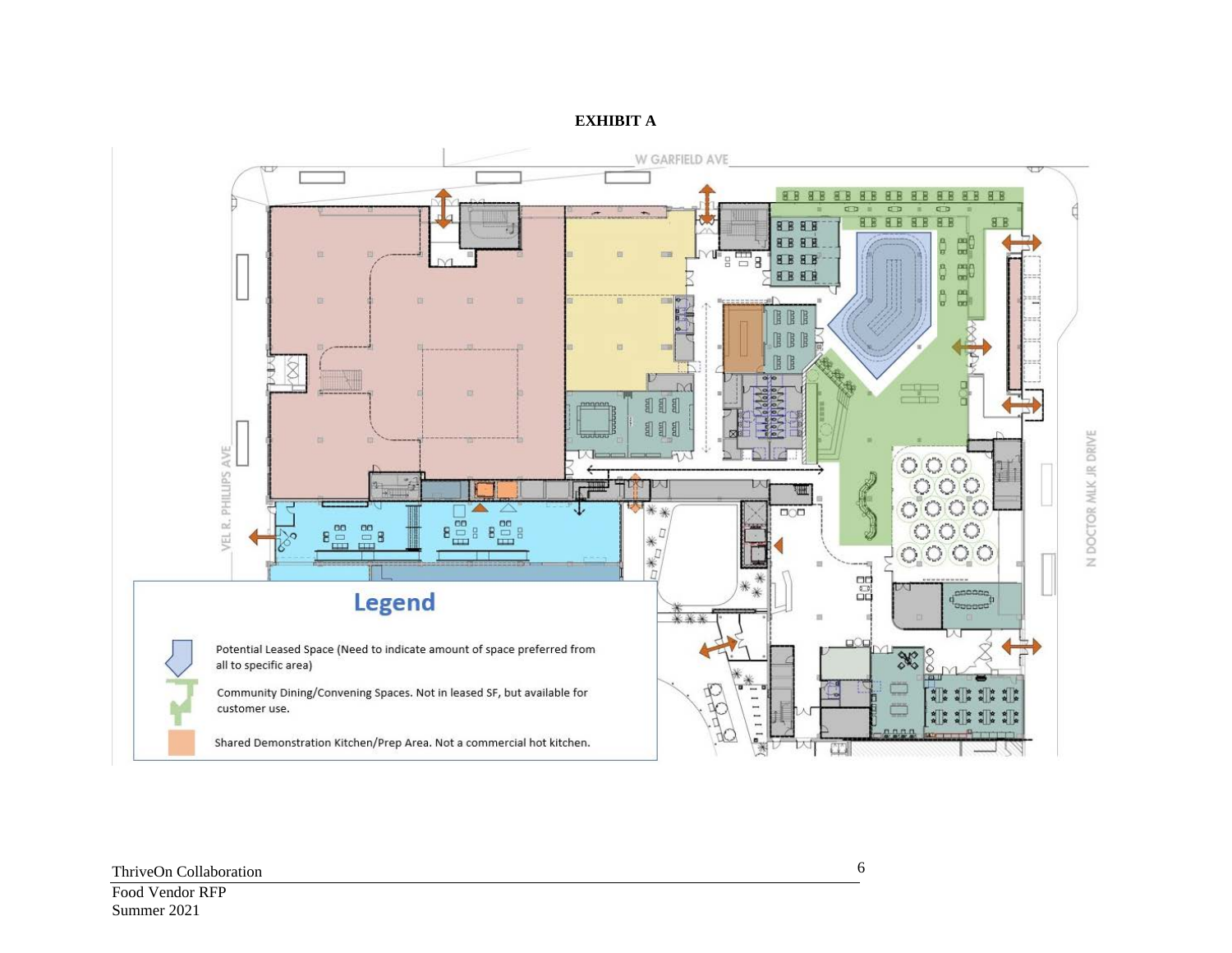#### **EXHIBIT B**

#### **a. Potential Assumption Based Terms for Review and Input (not prescriptive):**

- i. **Lease:** Sublease of MCW/GMF (lessors) to food vendor
- ii. **Rent:** Negotiable
- iii. **Utilities:** Lessor will provide water, sewer, heating, cooling, electricity within base rent cost.
- iv. **Premises:** Lessor will provide approximately XXX sf of space with built-in counters and locking cabinetry. The Lessee (vendor) will only pay rent for space dedicated to their business, typically associated with the center food island and the associated space within it requested for dedicated use. There may be adjacent occasional uses for the remaining food island space for uses such as special events, fairs, or other specific use cases. The adjacent food island space would not be used for a long-term competing business. Shared space, including shared kitchen assets, indoor/outdoor seating, restrooms, etc. will be a community asset and not part of the lease, but available for the vendor's customers use. The vendor will have shared access to kitchen area for food preparation or storage. Kitchen will have amenities for warm and cold service, but commercial ovens, hood, fryers, etc. are not currently planned. Vendor is responsible for maintaining the cleanliness and order in the shared kitchen space.
- v. **Hours:** Lessee maintains staffed kitchen five to seven days a week for full food service business hours, preferred 6:30 a.m. to at least 6:00 p.m, no later than 8 p.m. Weekend and evening hours are preferred, so the business may be seen as a community asset and not solely an office support component.

#### vi. **Equipment:**

- i. Lessee will provide all business-specific cooking and food preparation equipment, all cookware, glassware, silverware, pots and pans. All storage equipment should be lockable. Examples of business-specific equipment include blenders, coffee makers, hot sandwich/toaster ovens, etc.
- ii. Lessee will provide all point-of-sale equipment.
- iii. Lessor will provide refrigeration and food storage equipment as part of kitchen/island fit out.
- vii. **Maintenance:** Lessor provided assets will be maintained by the lessors building manager or subcontracted parties. Lessee provided assets will be maintained by the lessee.
- viii. **Repairs:** Lessor provided assets will be repaired or replaced by the lessors building manager or subcontracted parties. Lessee provided assets will be repaired or replaced by the lessee.